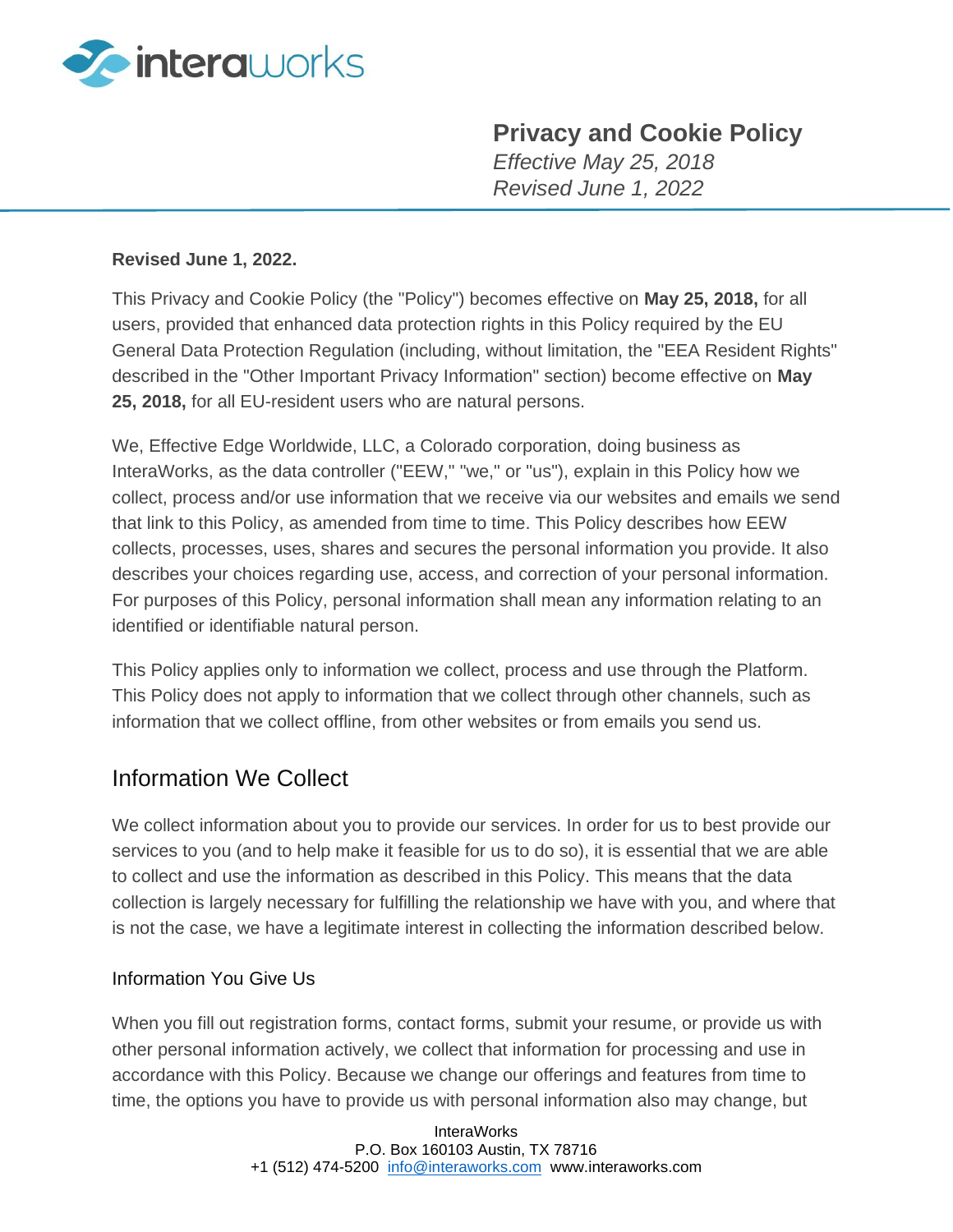here are some examples of situations in which you will have the opportunity to provide personal information to us:

- Accessing Alumni resources;
- Signing up for email alerts;
- Completing a form related to one of our products or services;
- Completing a form requesting additional information;
- Contacting us for technical support or customer service.

Depending on how you interact with our Platforms, the personal information we collect from you may vary. For example, to access alumni resources we may only ask for an email address. In other circumstances, such as when you complete a form related to a particular service offering, we may ask you to provide other information, which may include your name, phone number, email address, company, and/or postal address. We also store information about your activity on our Platforms.

If you enter credit card information on the Platform in connection with a purchase, that information is sent directly from your browser to the third-party service provider we use to manage credit card processing and we do not store it on our servers. The service provider is not permitted to use the information you provide except for the sole purpose of credit card processing on our behalf.

## Information We Collect Automatically

When you use our Platforms, your device is automatically providing information to us so we can respond and customize our response to you. The type of information we collect by automated means generally includes technical information about your computer, such as your IP address or other device identifier, the type of device you use, and operating system version. The information we collect also may include usage information and statistics about your interaction with our Platforms. That information may include the URLs of our web pages that you visited, URLs of referring and exiting pages, page views, time spent on a page, number of clicks, platform type, location data (if you have enabled access to your location on your mobile device), and other information about how you used the Platform.

#### *Automated means of data collection include the following:*

**Cookies and Tracking Technologies.** Technologies such as: cookies, web beacons, locally shared objects (sometimes called "flash cookies"), mobile identifiers and similar

> InteraWorks P.O. Box 160103 Austin, TX 78716 +1 (512) 474-5200 [info@interaworks.com](mailto:info@interaworks.com) www.interaworks.com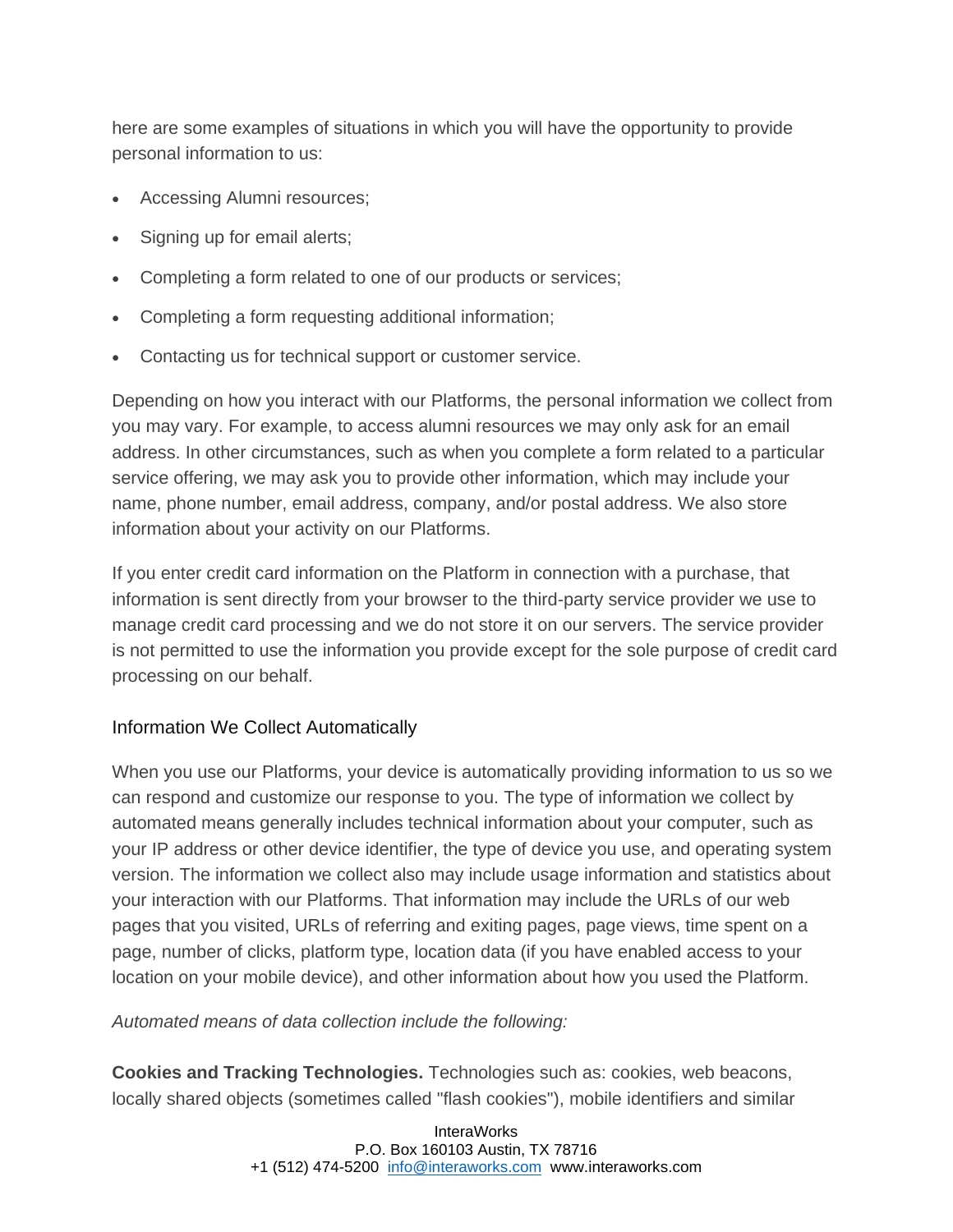technologies ("Cookies") are used by EEW and our partners (such as advertising, marketing and analytics providers) ("Ad Partners"). We use Cookies to remember users' settings as well as for authentication and analytics. These technologies may be used in analyzing trends, administering our Platforms, tracking users' movements around the Platforms and to gather demographic information about our user base as a whole. You can control the use of Cookies at the individual browser level, but if you choose to disable Cookies, it may limit your use of certain features or functions on our website or service.

# How We Use Information

We use the information we collect to provide our services. In order for us to best provide our services (and to help make it feasible for us to do so), it is essential that we are able to collect and use the information as described in this Policy. So it is largely necessary for fulfilling the relationship we have with you, and, where that is not the case, we have a legitimate interest in using the information we collect, including personal information, for these purposes:

- to customize and improve the features, performance, and support of our sites;
- for internal operations, including troubleshooting, data analysis, testing, research, and service improvement (this includes use of your IP address and mobile device information to help diagnose problems with our service and to administer the Platform);
- to communicate with you or initiate communication with you on behalf of third parties through email, telephone (including mobile phone), or postal mail, including through the use of contact information that you provide to us or (where it is lawful for us to do so) that we otherwise obtain from third-party resources;
- to analyze use of the Platform and improve the Platform;
- to create aggregate and statistical data that does not identify you individually and that we can commercialize (for example, we use mobile device data and IP addresses to gather demographic information).

When we collect any information that does not identify you as a specific natural person ("Non-Personal Information"), we are permitted to use and disclose this information for any purpose, notwithstanding anything to the contrary in this Policy, except where we are required to do otherwise by applicable law. Examples of Non-Personal Information include: physical location information; demographic information, including gender, dates of birth, ZIP codes, etc.; or any personal information that has been anonymized, aggregated or deidentified. If we combine any Non-Personal Information with your personal information (such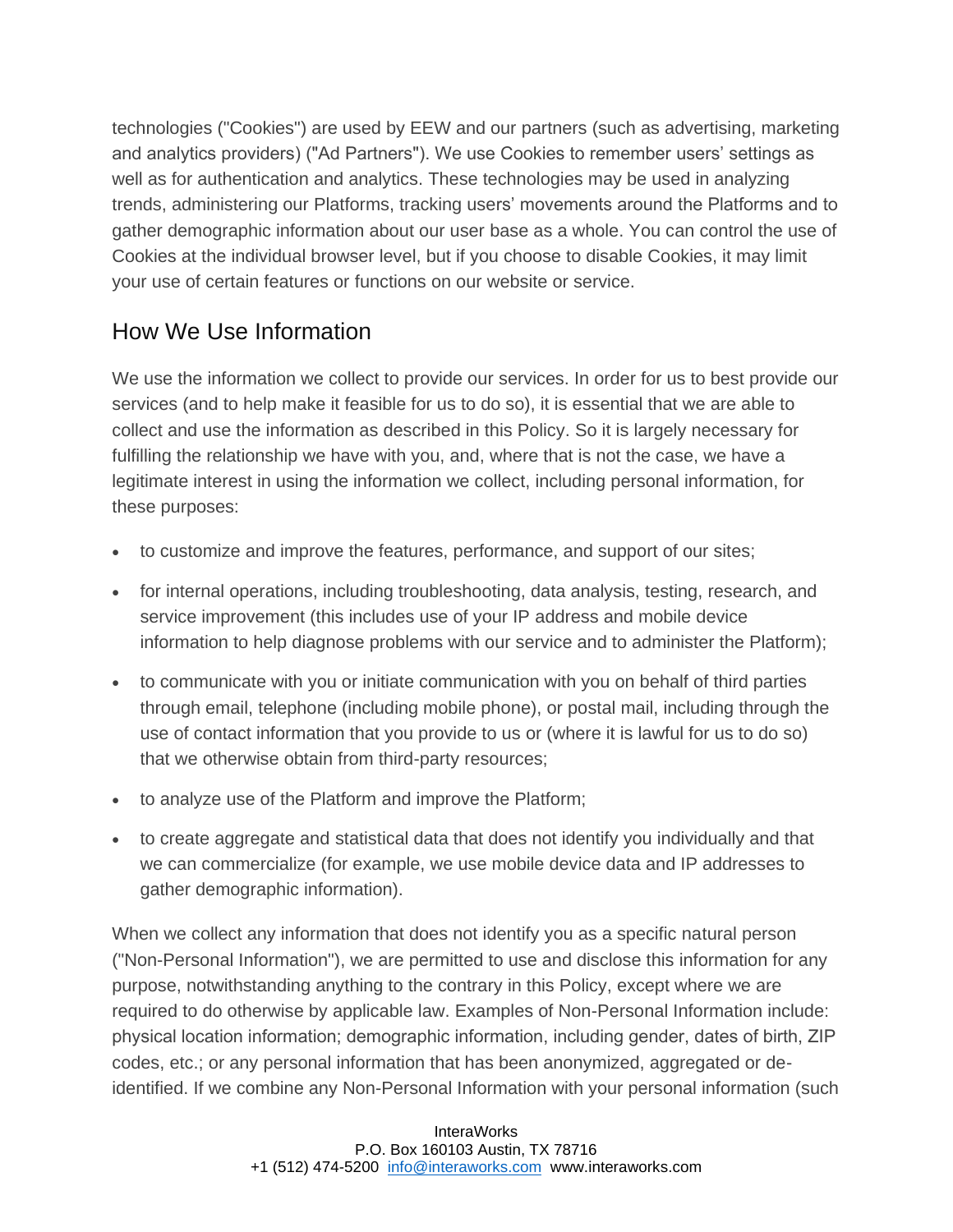as combining your ZIP code with your name), we will use and disclose such combined information as personal information in accordance with this policy. Similarly, if applicable law requires that we treat certain Non-Personal Information as personal information, we will use and disclose this information as personal information in accordance with this policy.

# How We Share Information

We only disclose your personal information to third parties as follows:

- We use affiliated and unaffiliated service providers all over the world (including web servers, cloud storage systems, CRM providers, email services, content support teams, marketing partners, and others) to help us deliver our service and run our business subject to strict confidentiality agreements. These companies are authorized to use your personal information only as necessary to provide these services to us;
- We will disclose data If we believe in good faith such disclosure is necessary (1) to comply with relevant laws or to respond to subpoenas or warrants or legal process served on us (though we reserve the right to take action on behalf of our users to defend their right to anonymity when we believe there is a legitimate basis to do so, because candid, lawful, anonymous free speech is fundamental to EEW's mission of workplace transparency); (2) when we believe disclosure is necessary or appropriate to prevent physical harm or financial loss or in connection with an investigation of suspected or actual illegal activity; (3) as we otherwise deem necessary and is permitted by applicable laws to protect and defend the rights or property of us, the users of our services, or third parties; or (4) as permitted under applicable laws to meet national security and similar requirements;
- In reorganization or sale of our company or assets, your data may be transferred, subject to the acquirer and its affiliates accepting the commitments made in this Policy and compliance with applicable law;
- We will otherwise share personal information with your consent.

# Cookie Policy and Ad Choices

This Cookie Policy describes how Effective Edge Worldwide, LLC. ("we", "our", "us") uses Cookies and similar technologies.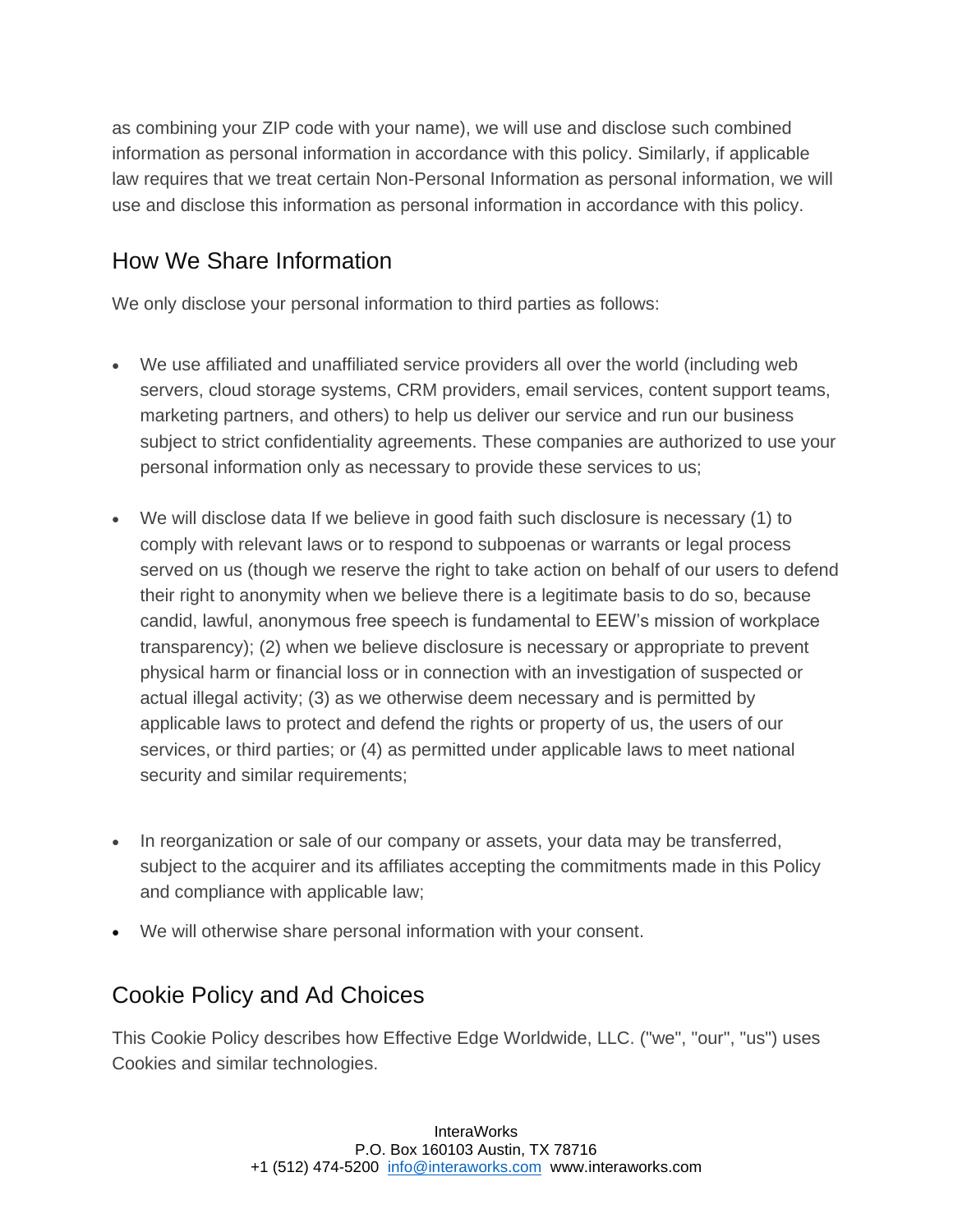### **Cookies**

Cookies are small pieces of data that are stored on your computer, mobile phone, or other device when you first visit a page. We use cookies, web beacons, locally shared objects (sometimes called "flash cookies"), mobile identifiers and similar technologies ("Cookies") to help us recognize you on the Platform, enhance your user experience, understand usage of the Platform, and show you relevant advertising. Cookies may also be set by other websites or services that run content on the page you're visiting.

### What types of Cookies do we use?

We use two types of Cookies on the Platform: "session cookies" and "persistent cookies." Session Cookies are temporary Cookies that remain on your device until you leave the Platform. A persistent Cookie remains on your device for much longer until you manually delete it (how long the Cookie remains will depend on the duration or "lifetime" of the specific Cookie and your browser settings).

#### We use Cookies for things like:

#### **Authentication**

We use Cookies to help us determine whether or not you've signed in to the Platform and to keep you signed in during visits as you access different pages.

#### **Security**

We use Cookies to enable and support security features, prevent fraud, and protect your data from unauthorized access.

#### **Preferences and Features**

We use Cookies to enable features, help us provide you with personalized content such as showing you your recent search activity.

#### **Analytics and Performance**

We use Cookies to analyze how our visitors use the Platform and to monitor site performance. These Cookies help us to identify and fix errors, understand and improve services, research and test out different features, and monitor how our visitors reach our sites.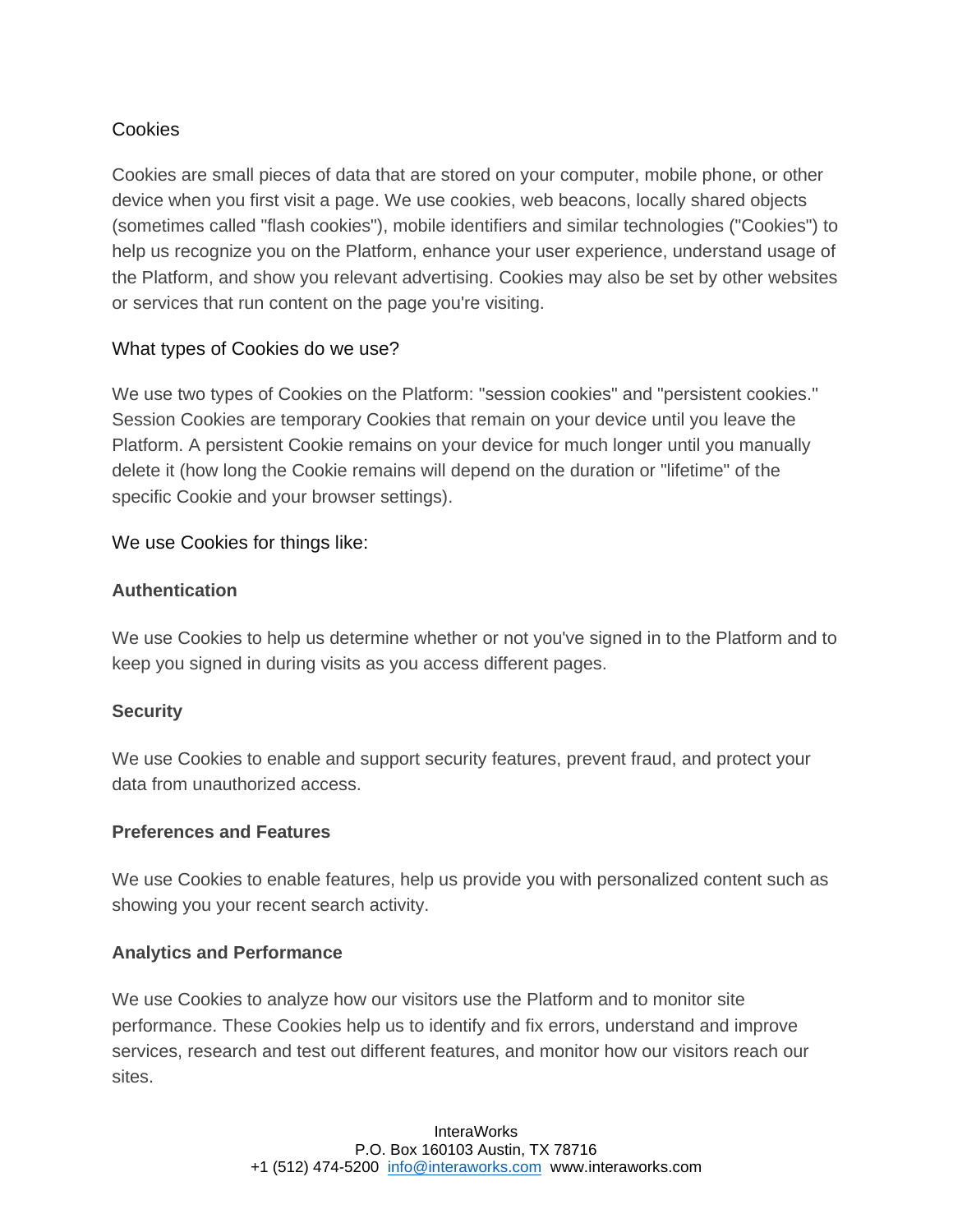## How We Work with Third-Party Ad Partners

When we work with our Ad Partners to serve you personalized, interest-based advertising, we do not share information with them that they can use to identify you or associate with you as a specific individual unless you have instructed us to do so (such as when you fill out a lead form in an ad, or approve your Profile for display to employers). Similarly, if one of these Ad Partners have information about you saved in one of their own Cookies on your browser, they use that information to help us send you a relevant ad, but they do not share with us information that we can associate with you as an individual.

We work with third parties, such as Google Analytics, to provide analytics services that use the Cookies set on your device to measure the performance of advertising and track traffic to EEW generally.

# Other Important Privacy Information

## EEA Resident Rights

If you are a resident of the European Economic Area, you have the following data protection rights:

- If you wish to access, correct, update or request deletion of your personal information, you can do so at any time by contacting us using the contact details provided under the ["How to contact us"](http://interaworks.com/contact).
- In addition, you can object to processing of your personal information, ask us to restrict processing of your personal information or request portability of your personal information. Again, you can exercise these rights by contacting us using the contact details provided under the ["How to contact us"](http://interaworks.com/contact).
- You have the right to opt-out of marketing communications we send you at any time. You can exercise this right by clicking on the "unsubscribe" or "opt-out" link in the marketing emails we send you. Registered users can manage their account settings and email marketing preferences as described in the "Choices Regarding Your Personal Information" section below. If you are an unregistered user, or to opt-out of other forms of marketing (such as postal marketing or telemarketing), you may contact us using the contact details provided under the ["How to contact us"](http://interaworks.com/contact).
- Similarly, if we have collected and processed your personal information with your consent, then you can withdraw your consent at any time. Withdrawing your consent will not affect the lawfulness of any processing we conducted prior to your withdrawal, nor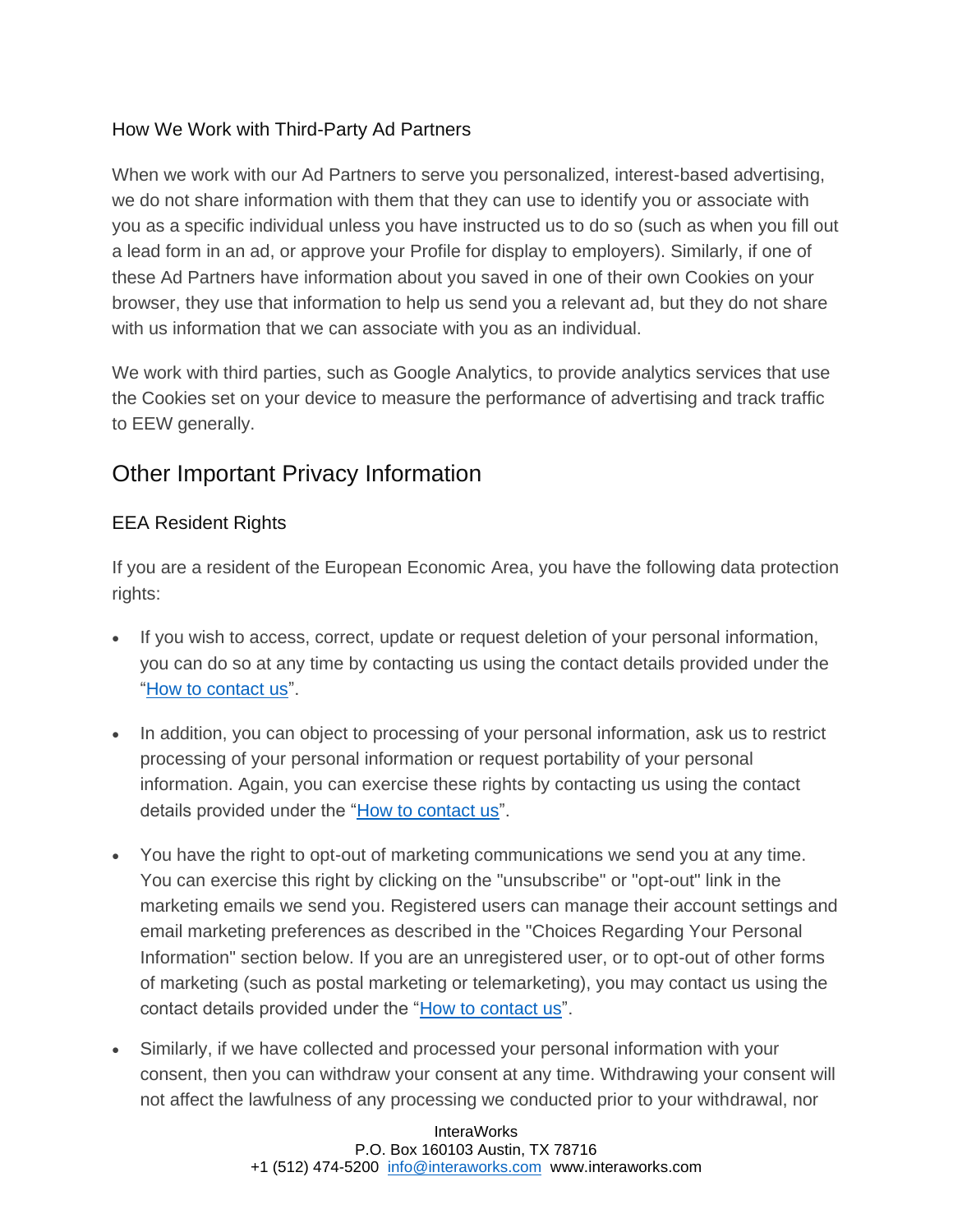will it affect processing of your personal information conducted in reliance on lawful processing grounds other than consent.

• You have the right to complain to a data protection authority about our collection and use of your personal information. For more information, please contact your local data protection authority.

We respond to all requests we receive from individuals wishing to exercise their data protection rights in accordance with applicable data protection laws. Notwithstanding the foregoing, we reserve the right to keep any information in our archives that we deem necessary to comply with our legal obligations, resolve disputes and enforce our agreements.

#### Choices Regarding Your Personal Information

We will send you notifications and if, and to the extent, you have opted-in to promotional communications, or other messages using the contact information (e.g., your email address, your mobile device identifier) you provided to us when you registered or when you requested information from us. You may opt-out of continuing to receive optional messages by following the instructions included in each message.

We will send you service-related announcements when we believe it is necessary to do so. Generally, you cannot opt-out of these announcements, which are not primarily promotional in nature. If you do not wish to receive these announcements, you have the option to deactivate your account.

## How Long We Keep Your Personal Information

We keep your personal information only so long as we need it to provide the Platform to you and fulfill the purposes described in this Policy. This is also the case for anyone that we share your personal information with and who carries out services on our behalf. Retention periods can vary significantly based on the type of information and how it is used. Our retention periods are based on criteria that include legally mandated retention periods, pending or potential litigation, our intellectual property or ownership rights, contract requirements, operational directives or needs, and historical archiving. When we no longer need to use your personal information and there is no need for us to keep it to comply with our legal or regulatory obligations, resolve disputes and enforce our agreements, we'll either remove it from our systems or depersonalize it so that we can't identify you.